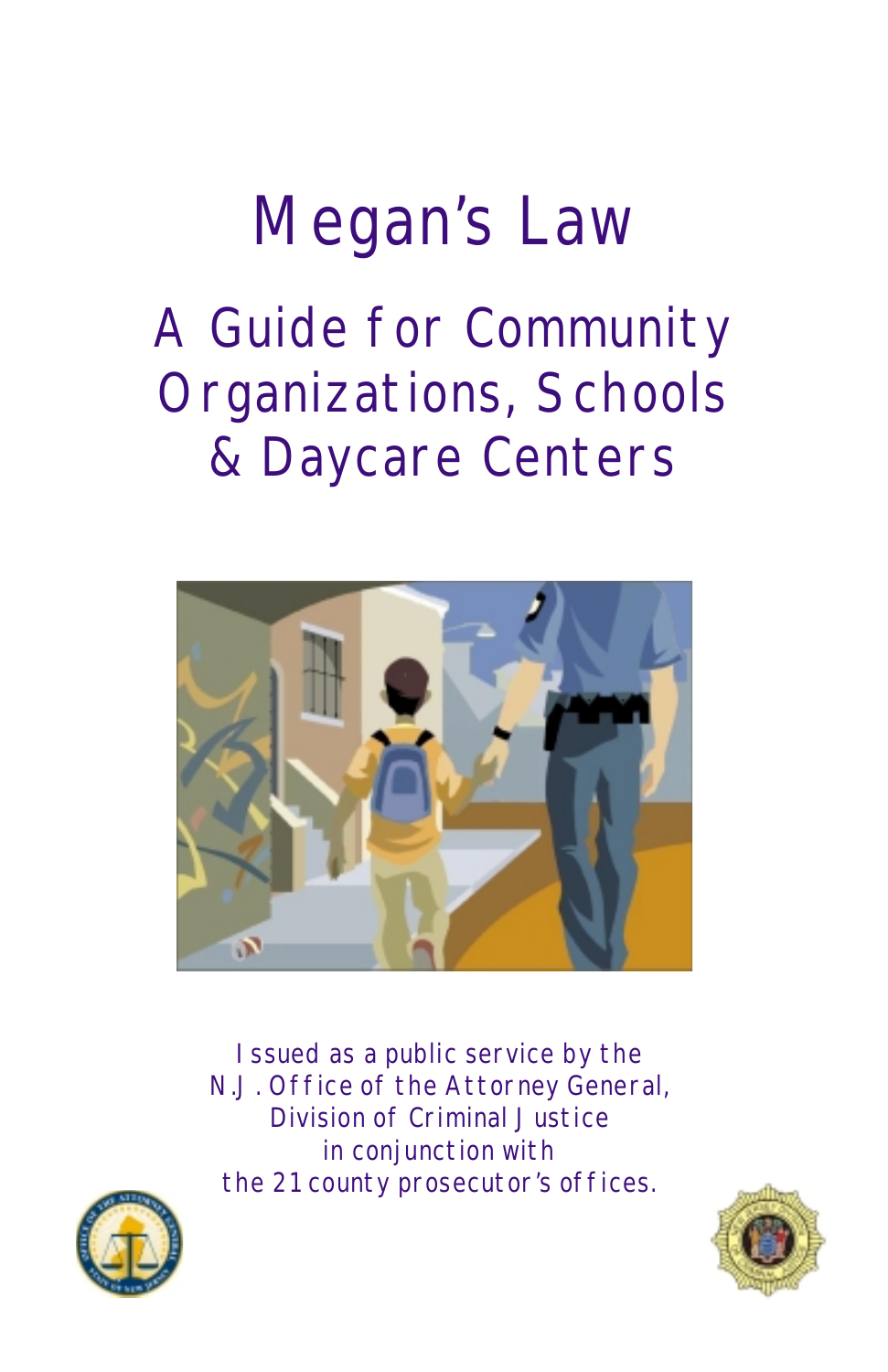## **A MESSAGE FROM THE OffICE OF THE ATTORNEY GENERAL**

Prompted by the tragic murders of Megan Kanka and Amanda Wengert, citizens of this state demanded a law that would let them know when a convicted sex offender is living in their neighborhood. Governor Christine Todd Whitman and state Legislature responded by approving a series of laws collectively known as "Megan's Law."

Megan's Law created a registration and notification procedure to alert law enforcement, schools, community organizations, and neighbors to the presence of a sex offender who authorities believe may pose a risk to the community. As a community organization involved with children or victims of sexual or domestic violence, you can play an important role in making Megan's Law work. As a first step, I encourage you to register with local police so that your organization will be notified about certain sex offenders living in your community. By registering, you will help to make your community safer and protect your children.

This booklet answers many of the common questions that are asked by community organizations, schools, and day care centers about Megan's Law. If you have further questions or if you wish to obtain additional copies, contact your county prosecutor's office.

Thank you for your interest in this important public safety issue.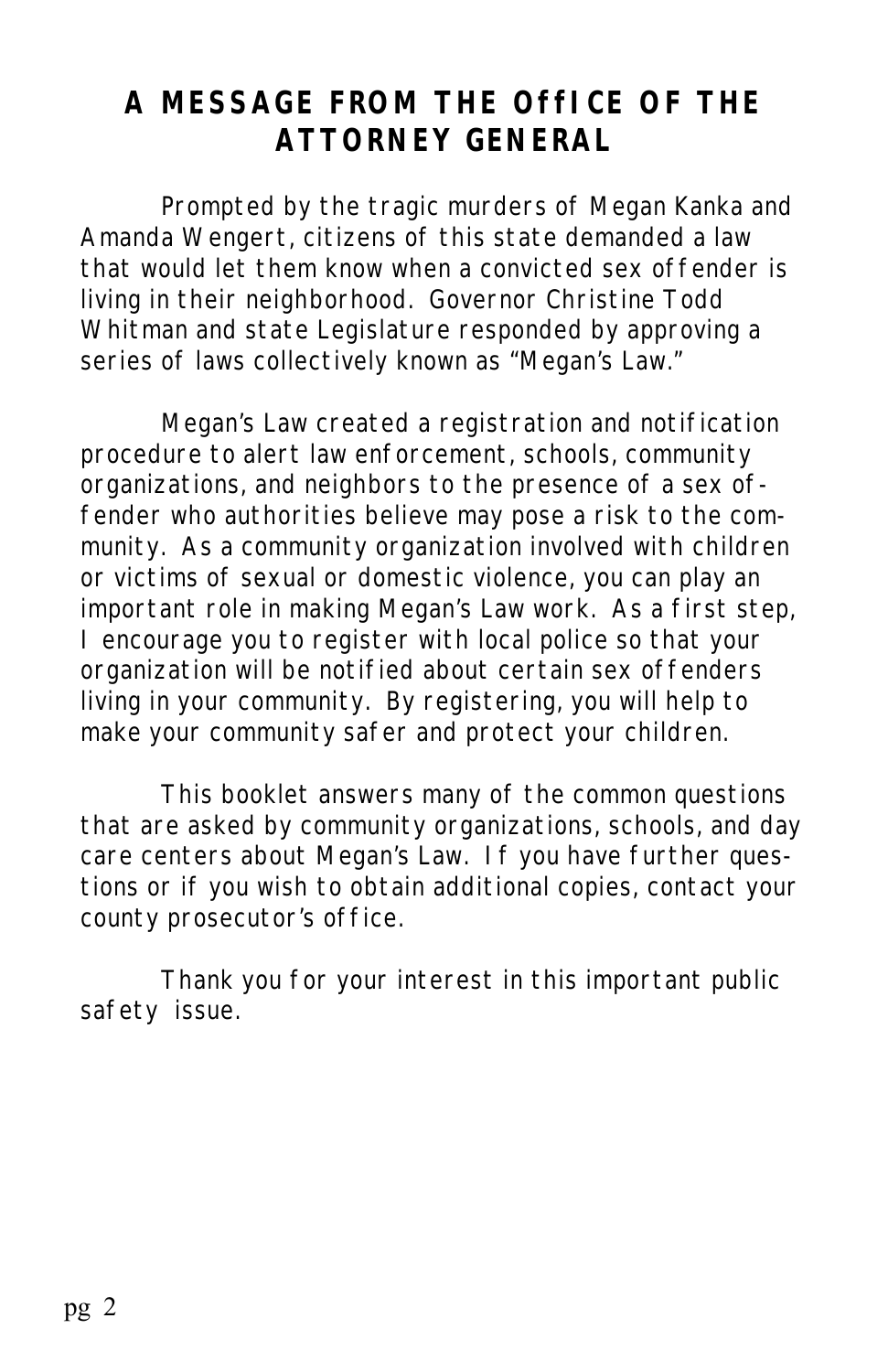## **MEGAN'S LAW**

The parents of 7-year-old Megan Kanka of Hamilton Township did not know that a twice-convicted sex offender was living across the street until that neighbor was charged with the brutal rape and murder of their daughter.

The crime -- occurring only months after a similar incident in Monmouth County -- prompted passage of state laws requiring notification about sex offenders who may pose a risk to the community.

New Jersey's law, commonly known as "Megan's Law," requires convicted sex offenders to register with local police. Megan's Law also establishes a three-tier notification process to provide information about sex offenders to law enforcement agencies and, when appropriate, to the public. The type of notification is based on an evaluation of the risk to the community from a particular sex offender. The Attorney General's Office, in consultation with a special 12-member council, has provided county prosecutors, who must make that evaluation, with the factors to be used in determining the level of risk posed by the sex offender.

Community organizations that care for children or victims of sexual or domestic violence may receive information about moderate and high risk offenders they are likely to encounter who are released to, or who reside in, their municipalities. In order to ensure receiving this information, these groups must register with their local law enforcement agencies. Each county prosecutor's office may only include specific organizations on a list of the groups or persons to be notified about the presence of moderate and high risk sex offenders. Schools, day care centers, and summer camps are automatically included on the list and need not register.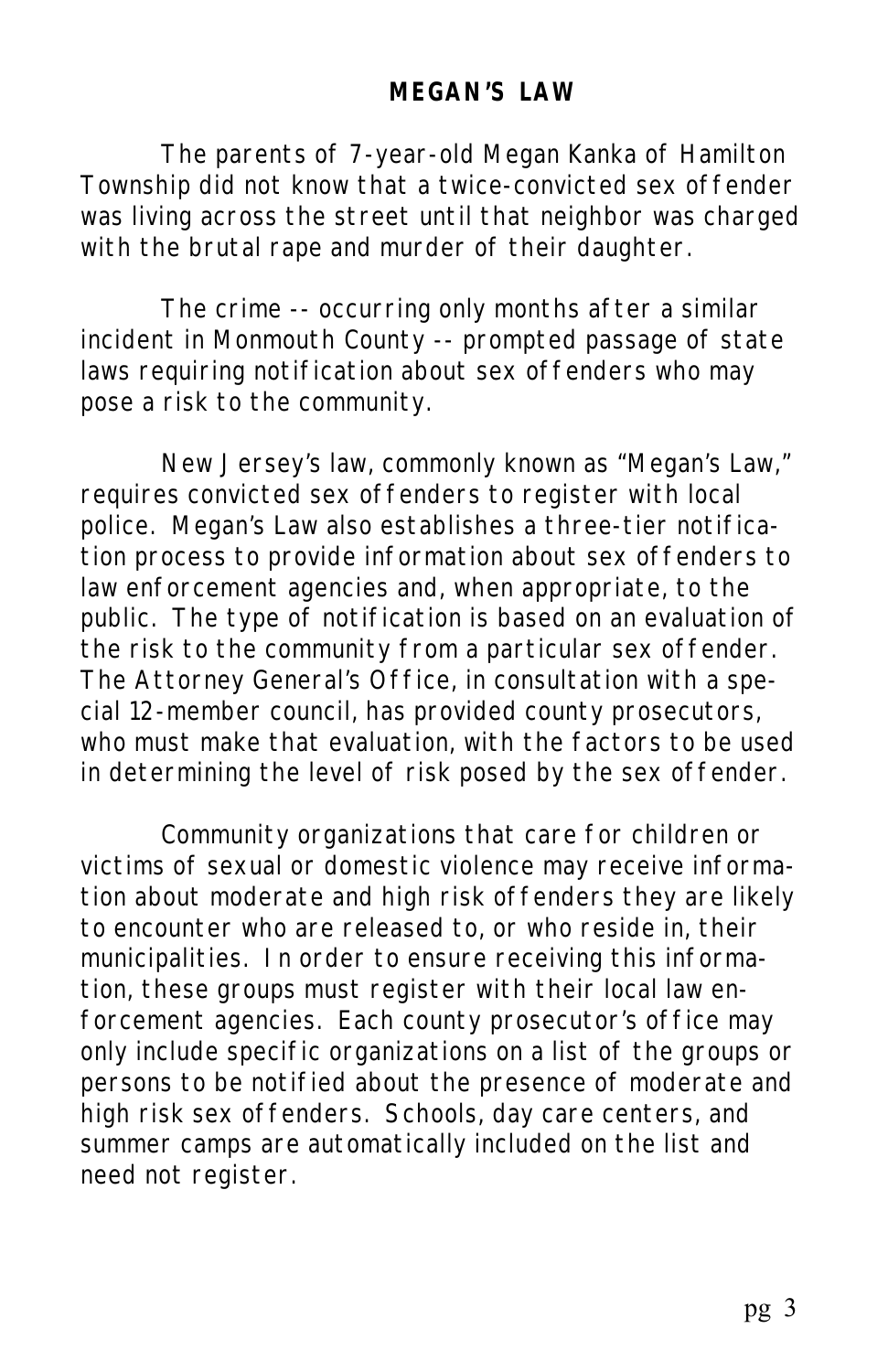## **COMMON QUESTIONS ABOUT MEGAN'S LAW**

## **Q. What is registration?**

A. Sex offenders must fill out a registration form and submit it to their local police department. The form requests personal information of the sex offender, including home address and place of employment. The accuracy of the information on the form is confirmed. This information is kept by the Division of State Police in a Sex Offender Registry.

## **Q. What types of offenses require registration?**

A. The offenses requiring registration include aggravated sexual assault, sexual assault, aggravated criminal sexual contact, criminal sexual contact if the victim is a minor, endangering the welfare of a child by engaging in sexual conduct which would impair or debauch the morals of the child, endangering the welfare of a child through acts involving pornography featuring a child, promoting prostitution of a child, luring or enticing, kidnapping, criminal restraint, and false imprisonment if the victim is a minor and the offender is not a parent of the victim.

## **Q. Who is required to register?**

A. Sex offenders who have been convicted since Megan's Law went into effect on October 31, 1994, or who were serving a sentence on the effective date of the law are required to register. Sex offenders who have been found to be repetitive and compulsive by experts and the courts, regardless of the date of conviction, are required to register.

## **Q. Are juvenile sex offenders required to register?**

A. A juvenile sex offender is a person who commits a sex offense while under the age of 18. Juvenile sex offenders must register like adults.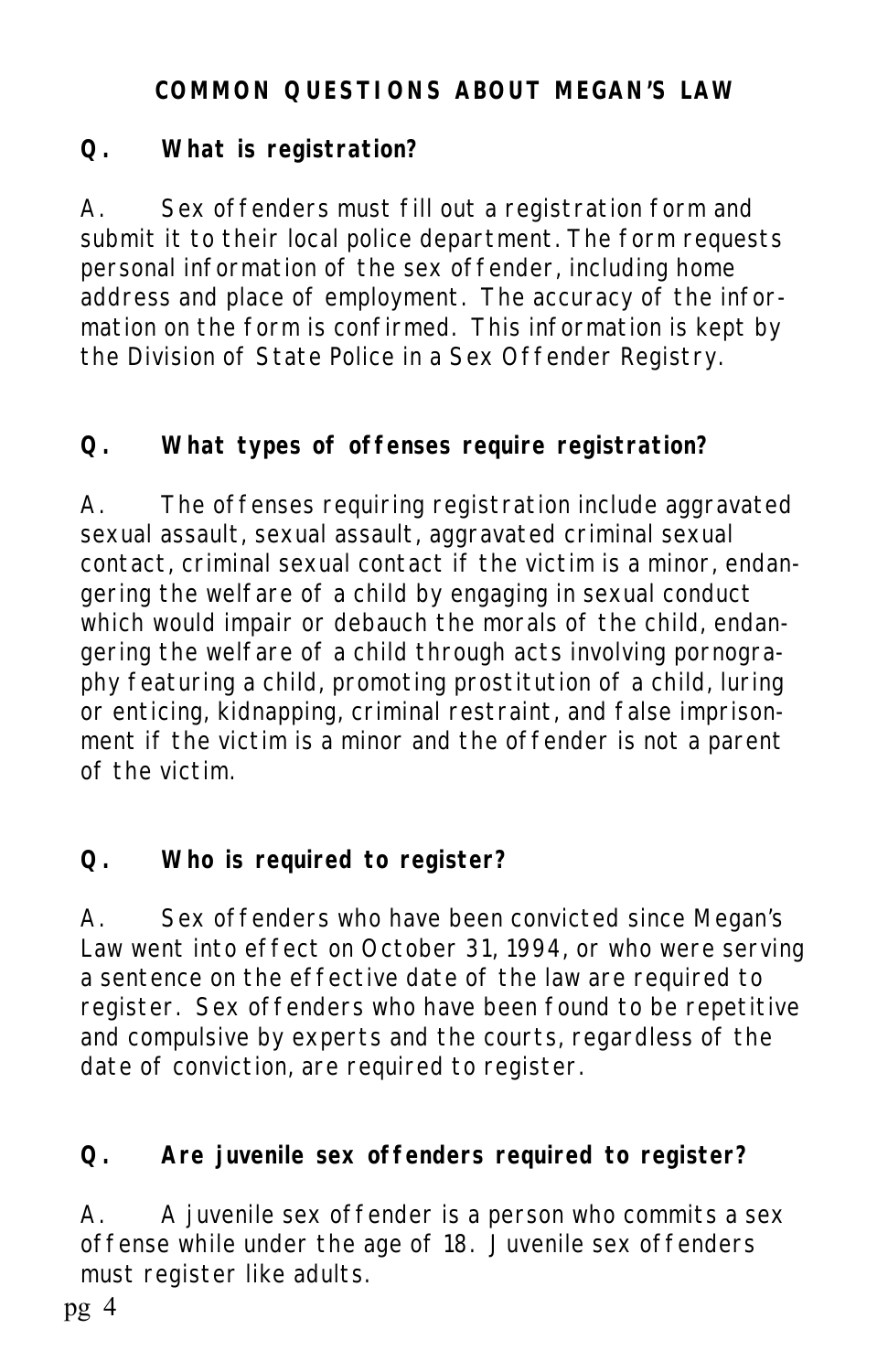## **Q. Are sex offenders convicted in another state required to register when they move to New Jersey?**

A. Sex offenders convicted in another state are required to register within 10 days of moving to New Jersey. In addition, sex offenders convicted in another state are required to register even if they are just attending school or are employed in New Jersey.

## **Q. Are sex offenders required to report changes of address?**

A. Sex offenders are required to report every change of address. Sex offenders must notify the local police at least 10 days prior to the move. In addition, law enforcement agencies will monitor whether sex offenders are reporting changes of addresses. Some sex offenders must verify their addresses annually. Others must verify their addresses every 90 days.

## **Q. How long must sex offenders register?**

A. All sex offenders subject to Megan's Law must register for the remainder of their lives. Sex offenders may apply to the court to be removed from the Sex Offender Registry if they committed only one offense, have not committed another offense for 15 years, and prove that they are not likely to pose a threat to the safety of others. Juvenile sex offenders may also apply to the court to be removed from the Sex Offender Registry if they were under the age of 14 at the time of their offense but are now over the age of 18.

## **Q. What if a sex offender fails to register?**

A. Failure to comply is a third degree crime. If you know someone has been convicted of a crime requiring registration, you can always provide that information to the local police or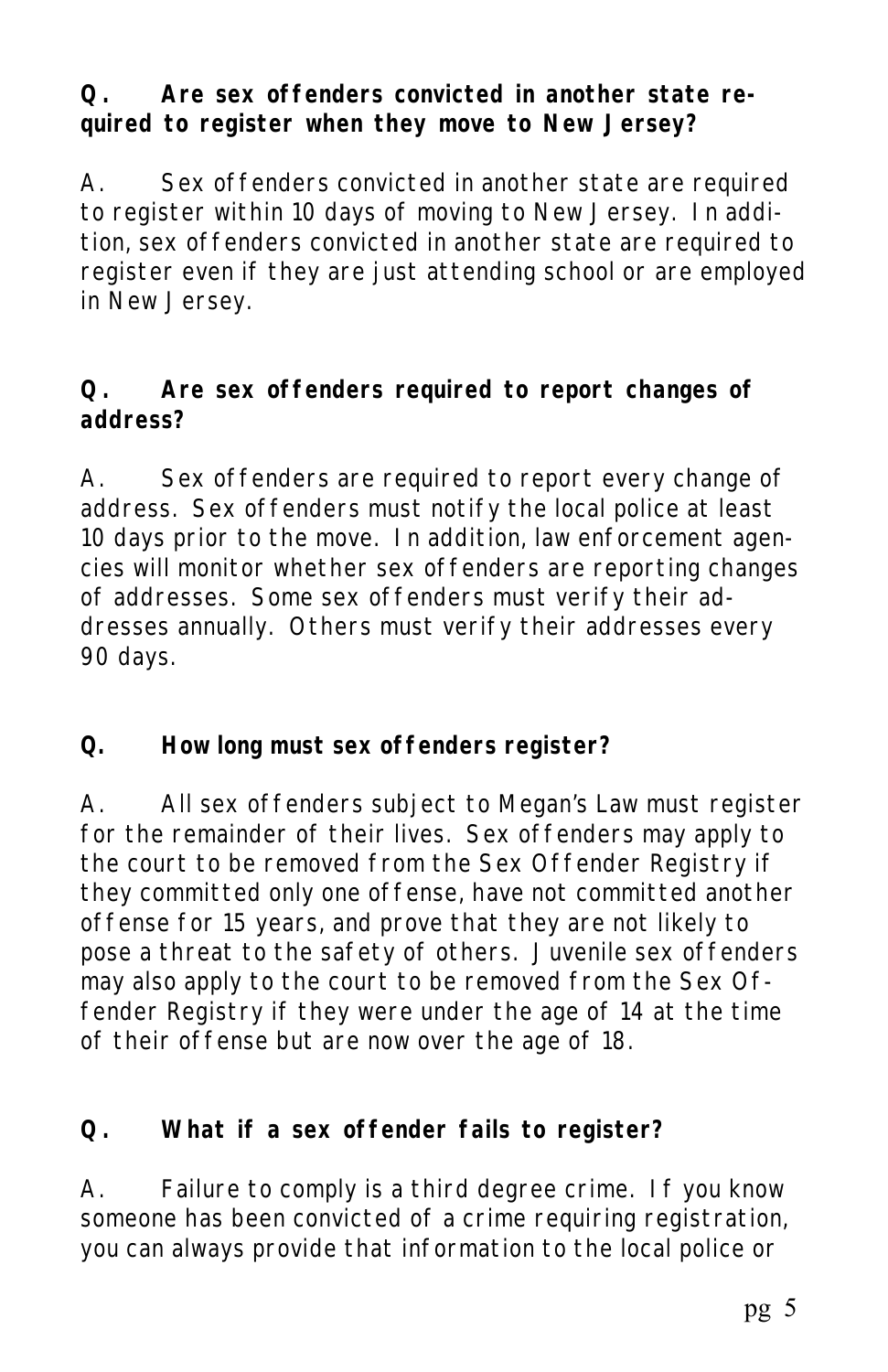county prosecutor. However, they will not be able to advise you whether or not that particular sex offender is registered.

## **Q. Once sex offenders are registered, how does the notification process work?**

A. The county prosecutors receive the registration forms from the local police. The prosecutors then must determine the risk to the community -- the likelihood that the sex offender will commit another crime. In making that determination, the prosecutors weigh many factors set by statutes and the Attorney General's Guidelines. The prosecutors classify sex offenders in one of three tiers based on the degree of risk they pose to the public: low risk (Tier 1), moderate risk (Tier 2), or high risk (Tier 3). Classification in a tier determines who will receive notification.

## **Q. Who will receive notification?**

A. If the risk level is low (Tier 1), law enforcement agencies are notified. If the risk level is moderate (Tier 2), in addition to law enforcement agencies, schools, licensed day care centers, summer camps, and registered community organizations are notified of sex offenders that they are likely to encounter because of the possibility that pedophiles and sexual predators will be drawn to these places. If the risk level is high (Tier 3), in addition to law enforcement agencies, schools, licensed day care centers, summer camps, registered community organizations, and members of the public are notified.

## **Q. Which community organizations should register?**

A. Only those groups, organizations, and agencies that own or operate an establishment where children gather under their care, or where women or other vulnerable groups are cared for, should register. The county prosecutor's office shall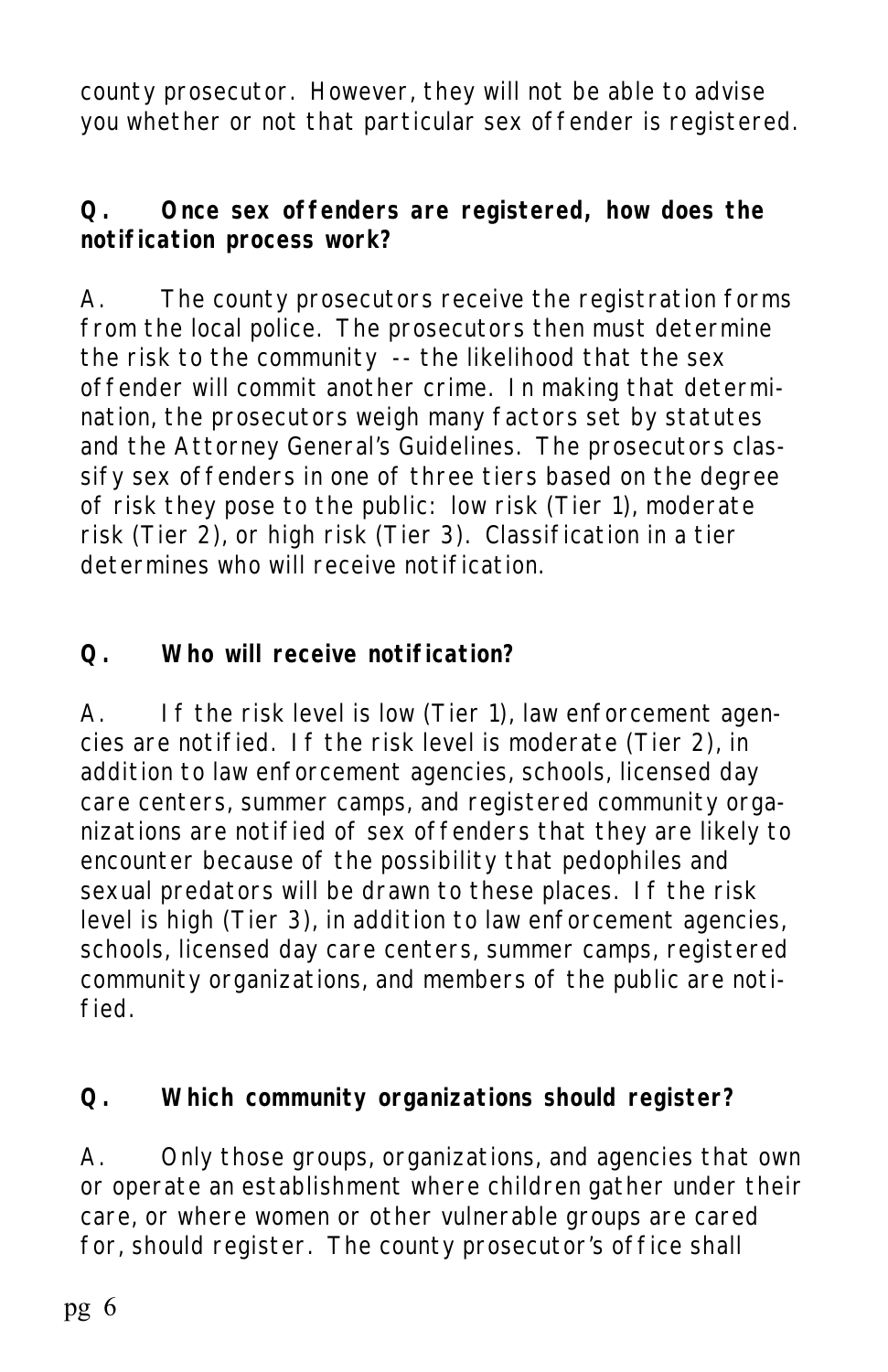reject organizations that do not meet these requirements. All private and public educational institutions, including licensed day care centers and summer camps, likely to encounter a particular offender automatically receive the information and are not required to register.

## **Q. Where does my organization register in order to receive this notification?**

A. Organizations must register with their local police department or, if the community has no local police, with the State Police having jurisdiction in that community. The law enforcement agency must keep a list of community agencies and organizations and will use that list when notifications are necessary. The list is also provided to the county prosecutor's office.

## **Q. Does my organization have to update its information?**

A. Your organization should inform the county prosecutor's office if there is any change in the basic information provided during initial registration.

## **Q. Does my organization have to participate in the notification process?**

A. Unless you are an educational institution, licensed day care center, or summer camp, you will not receive information about sex offenders unless you register with the local police department. You are under no legal obligation to register. However, all community groups eligible to be notified are encouraged to participate in the process.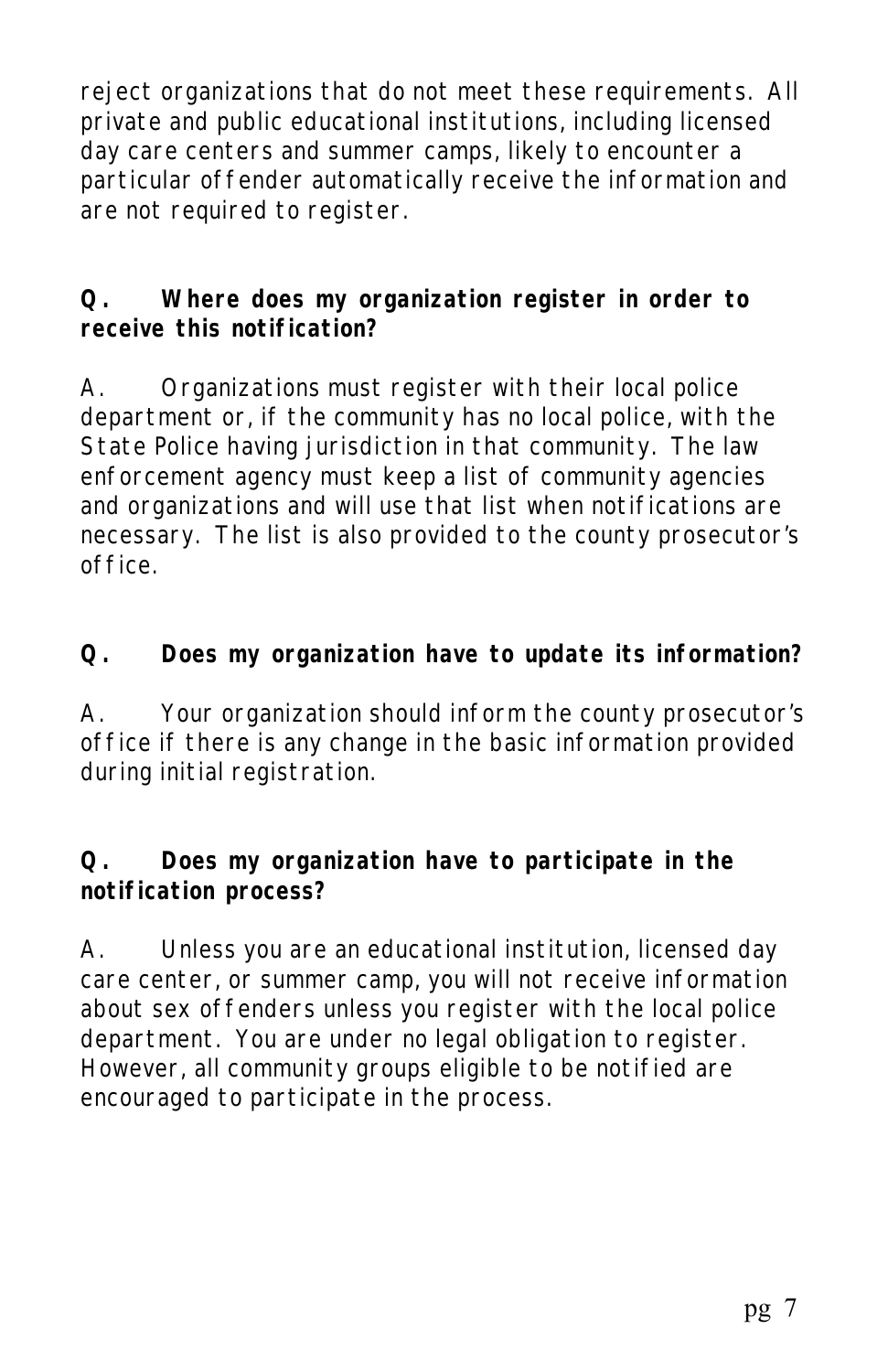## **Q. What information is provided in a notification?**

A. In all three levels of notification, the information provided includes the offender's name, description and photograph, address, place of employment or school if applicable, a description of the offender's vehicle and license plate number, and a brief description of the offense.

## **Q. Is information available on the Internet?**

A. Information is available on the Internet at the following website: **www.njsp.org**. Click onto the Sex Offender Registry icon. The law limits the information to be placed on the Internet to all high risk (Tier 3) offenders and some moderate risk (Tier 2) offenders. The law excludes juvenile sex offenders, except for Tier 3 juvenile sex offenders, most moderate risk offenders whose crimes were committed against members of their families or households, and most moderate sex offenders whose crimes were considered statutory because of age.

## **Q. What should my organization do when it receives this information?**

A. Schools and organizations should take appropriate steps to educate and alert staff members who are charged with the care and supervision of children or victims of domestic and sexual violence. Notification is provided to these schools and organizations because of the possibility that pedophiles and sexual predators will be drawn to these locations. Staff members should be provided with the information which is contained in the notification. Guidance in providing this information to staff members can be obtained from the county prosecutor's office.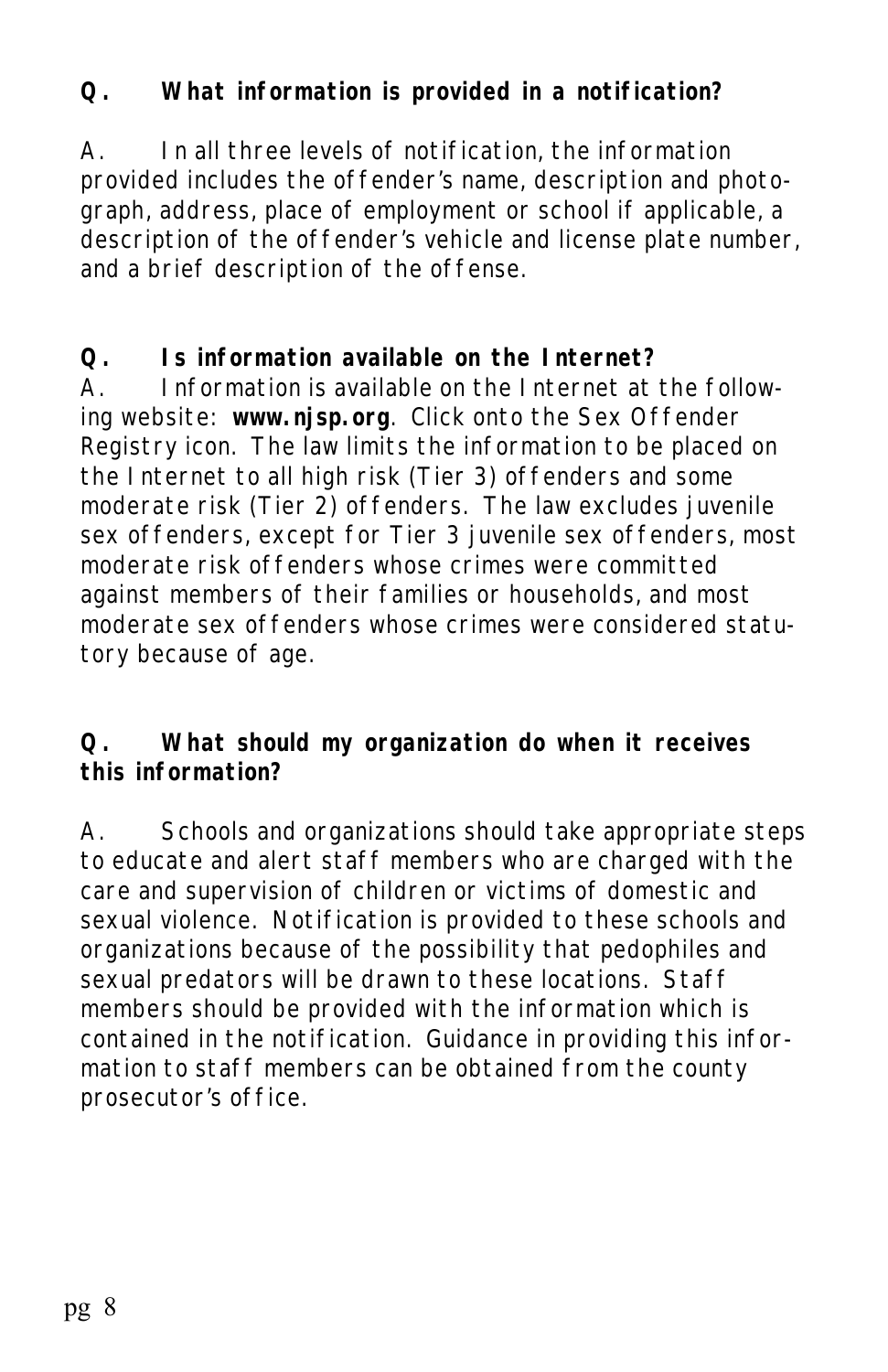## **Q. Why is the role of my organization critical to the success of the law?**

A. Equipped with descriptions and the whereabouts of pedophiles and sexual predators, those responsible for the care of our children and for victims of domestic and sexual violence will be in a better position to protect those vulnerable populations. Organizations should report any suspicious activity to their local law enforcement agency.

## **Q. Are we to treat this information in a confidential manner?**

A. This information is intended for staff members who directly care for or supervise children or victims. You may NOT share this information with anyone outside of the community organization. Specifically, you may NOT share this information with those under your care or supervision, their parents, guardians or other relatives, your own family members, or the media. You may NOT copy or post the notice. Law enforcement will notify all appropriate community members, schools, organizations, residences, and businesses.

## **Q. What am I prohibited from doing?**

A. Any actions taken against the individual named in the notification, including vandalism of property, verbal or written threats of harm, or physical violence against this person, his or her family, or employer, will result in arrest and prosecution for criminal acts. Vigilantism is not only a crime, it is an action that will undermine the efforts of those who have worked hard to enact this law.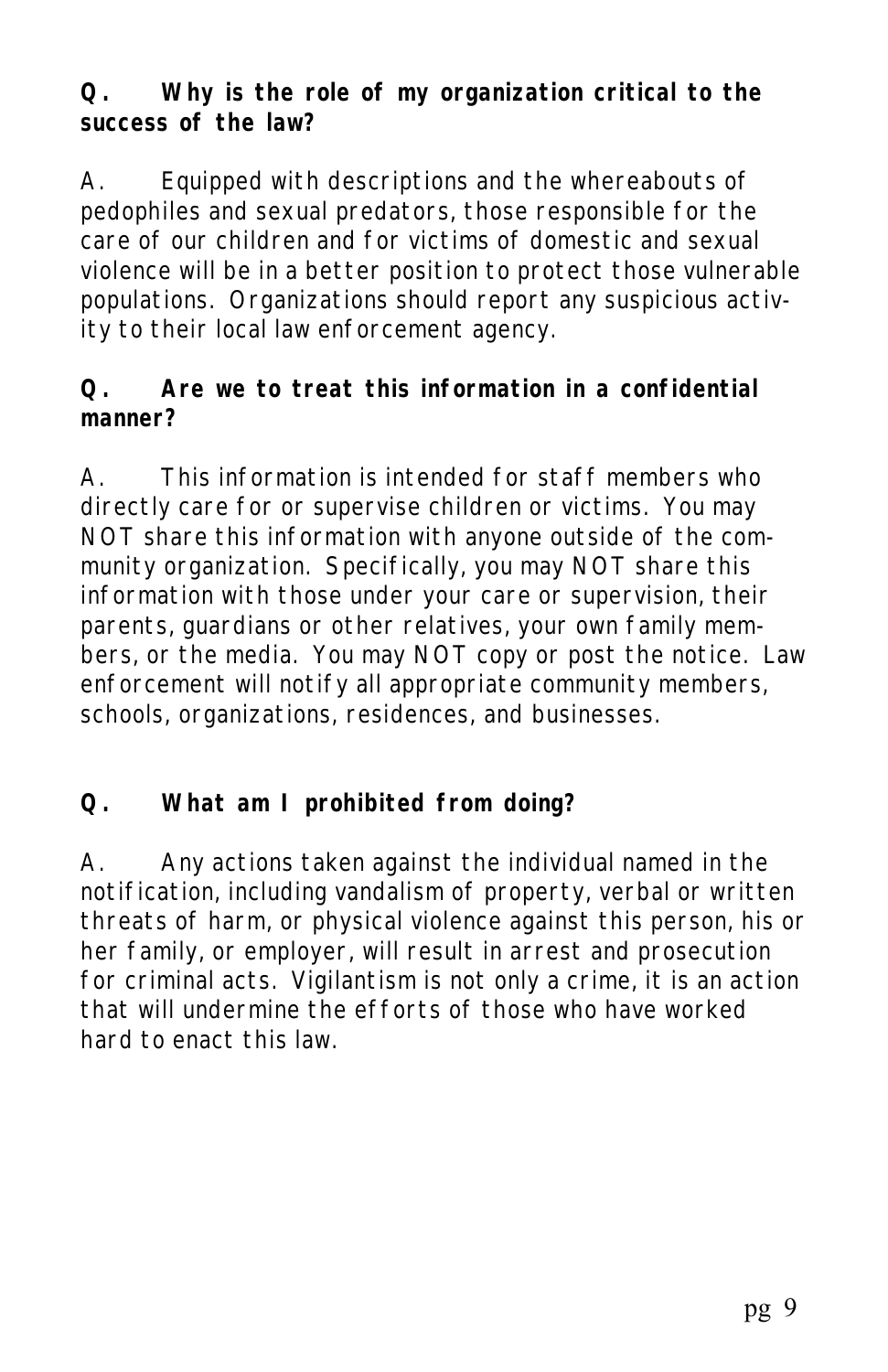For further information on Megan's Law or for additional copies of this publication, contact your county prosecutor's office at the phone number or address listed below.

#### **Atlantic**

4997 Unami Boulevard Mays Landing, NJ 08330 609/909-7800

#### **Bergen**

Bergen County Justice Center 10 Main Street Hackensack, NJ 07601 201/646-2300

#### **Burlington**

County Courts Complex 49 Rancocas Road P.O. Box 6000 Mount Holly, NJ 08060 609/265-5035

#### **Camden**

25 North 5th Street Camden, NJ 08102-1231 856/225-8400

#### **Cape May**

4 Moore Road Cape May Court House, NJ 08210 609/465-1135

#### **Cumberland**

43 Fayette Street Bridgeton, NJ 08302 856/453-0486

#### **Essex**

Essex County Courts Building 50 West Market Street Newark, NJ 07102 973/621-4700

#### **Gloucester**

Justice Complex Hunter & Euclid Streets P.O. Box 623 Woodbury, NJ 08096 856/384-5500

#### **Hudson**

595 Newark Avenue Admin. Building Jersey City, NJ 07306 201/795-6400

### **Hunterdon**

Justice Complex 65 Park Avenue P. O. Box 756 Flemington, NJ 08822 908/788-1129

#### **Mercer**

Court House P. O. Box 8068 Trenton, NJ 08650-0068 609/989-6309